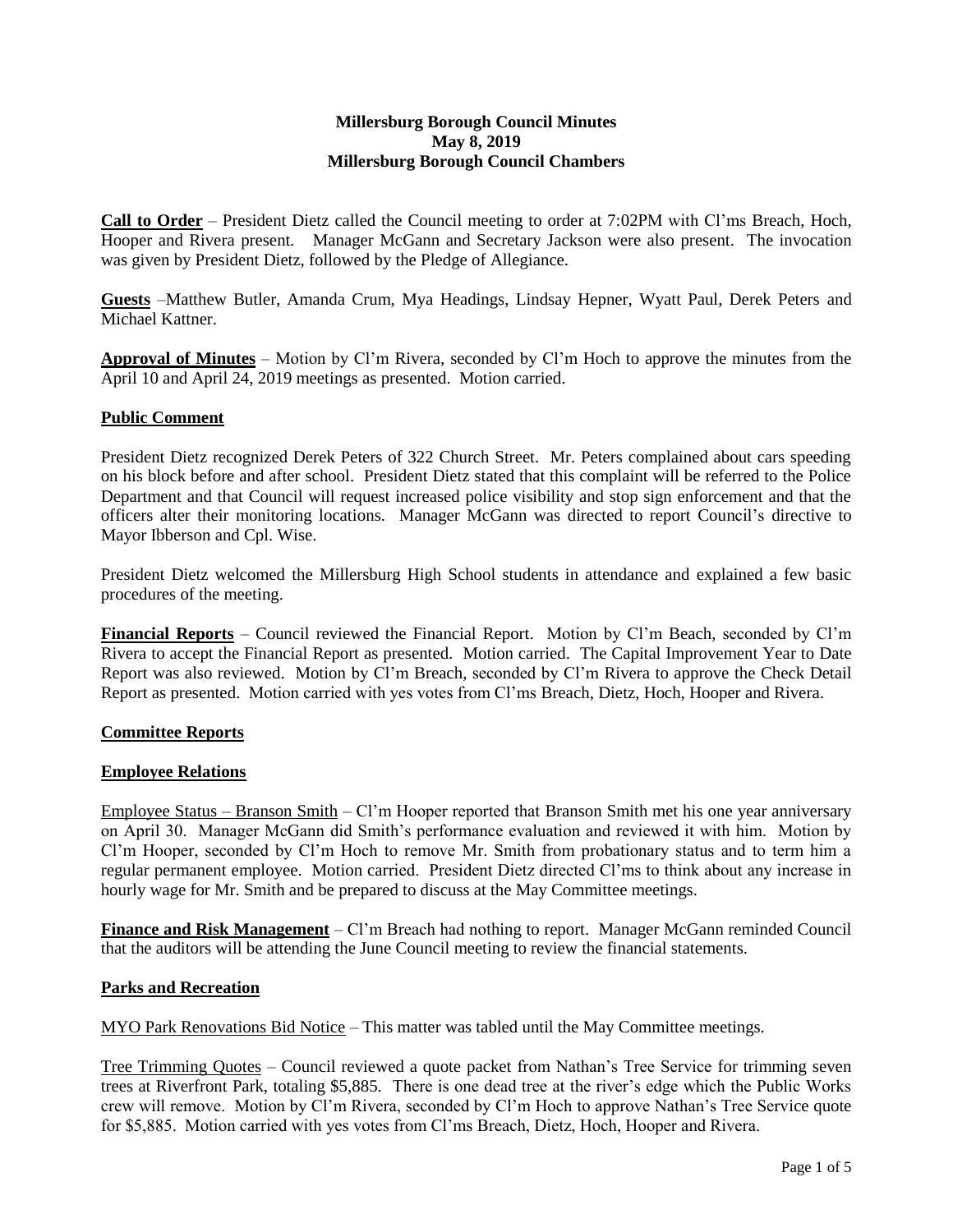Flagpole Base Repairs Quote – Council reviewed a quote and scope of work from Terrill Leech for \$2,200 to repair the cracking in the base of the monument on the Island in the Square. A prior quote was obtained from Eagle Ridge Contracting for \$3,865. The American Legion has offered to reimburse this expense and recommends Mr. Leech. The project is to be completed prior to Memorial Day. Motion by Cl'm Rivera, seconded by Cl'm Hooper to approve Mr. Leech's quote for \$2,200, to be reimbursed by the Legion once the project is complete. Motion carried with yes votes from Cl'ms Breach, Dietz, Hoch, Hooper and Rivera. President Dietz directed Manager McGann to find out from Mr. Leech the product used for sealing the stone and the application frequency.

Facility Use Agreement – Fireworks – The Millersburg Fire Company #1 requests the use of Riverfront Park, River Street and MYO Park on July 3 from 9:00AM until midnight for the annual concert, festival and fireworks display. Council reviewed the special requirements. Motion by Cl'm Hoch, seconded by Cl'm Rivera to approve the agreement as presented, with no user fee, contingent upon receiving the appropriate certificate of insurance. Motion carried.

Facility Use Agreement – Teener Baseball – The Millersburg Teener Baseball requests the use of the MYO Park baseball field from April 15 to July 31 and August 12 to October 31 for baseball practices and games. The certificate of insurance has been received and Council reviewed the special requirements. Motion by Cl'm Breach, seconded by Cl'm Hoch to approve the agreement as presented with no user fee. Motion carried.

Facility Use Agreement – Millersburg Midget Football Association – The Millersburg Midget Football Association requests the use of MYO Park, Seal Park and the Reamer Lot from August 1 through October 31 for football practice and cheerleader practice. Council reviewed the special requirements. Motion by Cl'm Hooper, seconded by Cl'm Rivera to approve the agreement as presented with no user fee contingent upon receiving the appropriate certificate of insurance. Motion carried.

Seal Park Playground Equipment Replacement – This matter was tabled. Manager McGann reported that we are still waiting to hear back from Ely Associates regarding the vandalized piece.

## **Property**

Phone System Proposal – Council reviewed a quote from Tri-County Telephone Services to provide a call recording feature for the phone service. Manager McGann reported that Solicitor Kerwin has approved the use of this service, which would entail a recorded initial message that calls may be recorded. This could then be followed up by Borough employees activating the recording feature, which would entail a second recorded message to both parties that the call is now being recorded. Installation of the service and related training was quoted at a one-time charge of \$90. Motion by Cl'm Rivera, seconded by Cl'm Hoch to approve the quote. Motion carried with yes votes from Cl'ms Breach, Dietz, Hoch, Hooper and Rivera.

## **Public Safety** – No report.

## **Streets**

Parking Concerns – Cl'm Hoch reported that he personally checked locations that have been recently reported as problem areas: Gilbert Street just off of Race, Bowman Street, and Plum Street between Boyd and Walnut Streets. A Borough-wide survey was suggested as well as an enforcement discussion with the Police Department.

Parking Meter Enforcement – Cl'm Hoch suggested no enforcement on Saturday, May 25, prior to Memorial Day. Motion by Cl'm Hoch, seconded by Cl'm Rivera to suspend parking meter enforcement on Saturday, May 25, 2019. Motion carried. Manager McGann will communicate this to Mr. Sechler.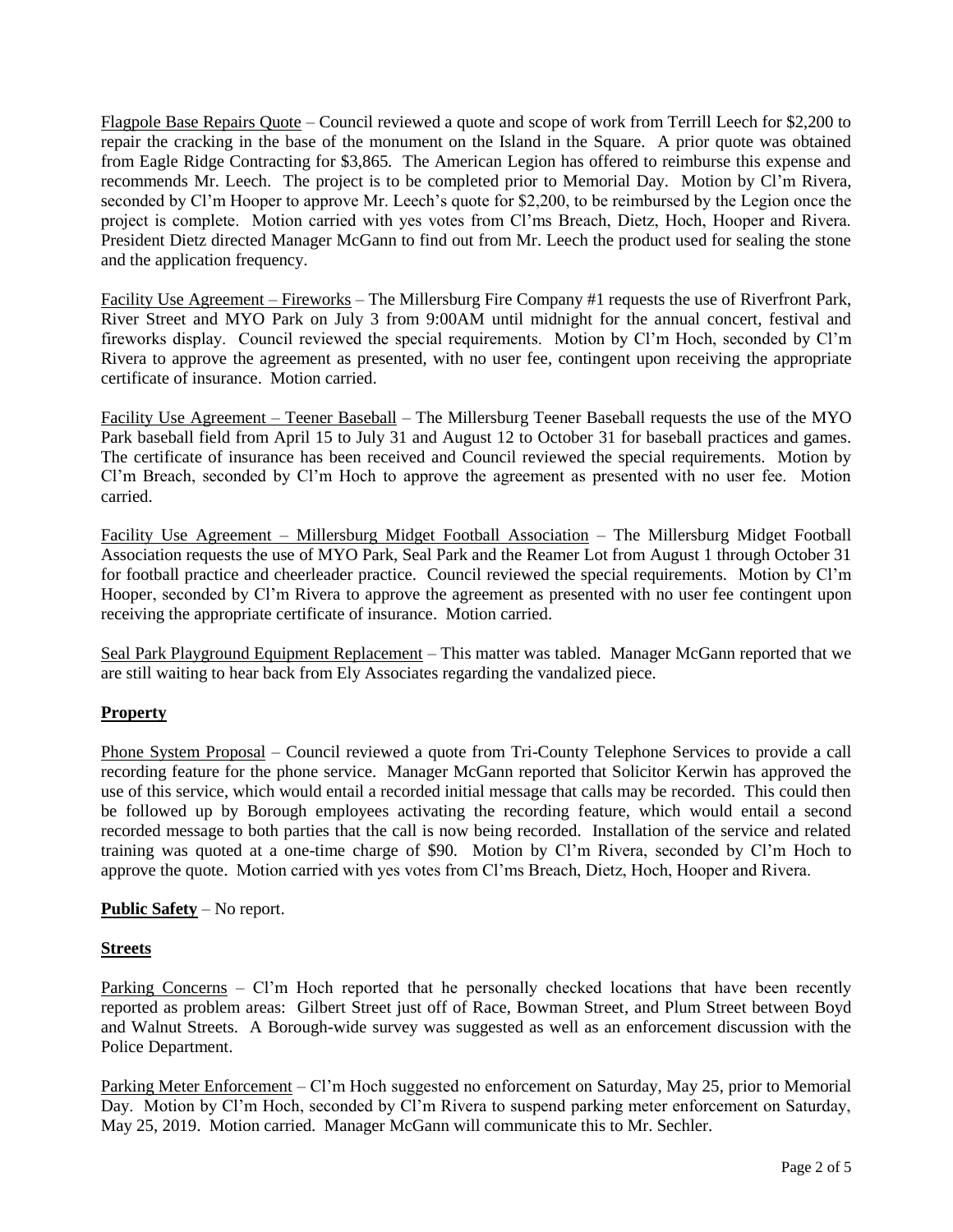Speeding Complaint – Related to Mr. Peters' comments regarding speeding on Church Street, Cl'm Hoch has noticed the same on Walnut Street and stated that speeding throughout the Borough needs to be addressed.

Additional Signage/Mirror – Further complaints were discussed. Cl'm Breach reported that cars are also not stopping before pulling out at the Square, hindering traffic on State Route 147. President Dietz directed Manager McGann to advise the Police that they are to concentrate on enforcement of traffic signs. McGann is also to investigate options for erecting a mirror on the Island. Additional "No Left Turn" signage is needed at the intersection of Walnut and Union Streets, possibly posted across the intersection. Additional signage is needed when exiting Trinity UCC's parking lot onto Center Street, "All Traffic Must Turn Left"; location for posting this signage was undetermined.

Police Department Issues – Cl'm Hoch suggested a meeting with Council, the Mayor and the police officers to discuss coverage and staffing expectations and how to achieve those expectations. A special meeting was suggested, which would become an executive session, due to subject matter. President Dietz directed Manager McGann to coordinate five possible June/mid-July dates between Council and Mayor Ibberson and then offer two possibilities to the police officers.

Streets Paving Bid – Manager McGann asked Council to revisit the bid information. According to PennDOT, the portion of Rising Sun Road that was designated as being in Upper Paxton Township is actually in the Borough. A revised proposal was presented for Council's review and New Enterprise has accepted the revised proposal. Motion by Cl'm Breach, seconded by Cl'm Hoch to approve the new proposal and to authorize Manager McGann to sign off on the appropriate documents. Motion carried with yes votes from Cl'ms Breach, Dietz, Hoch, Hooper and Rivera.

Revised Pavement Marking & Sign Quote – Council reviewed the signage upgrades, totaling \$3,138.65. Motion by Cl'm Hoch, seconded by Cl'm Rivera to proceed with the purchase as recommended. Motion carried with yes votes from Cl'ms Breach, Dietz, Hoch, Hooper and Rivera.

Facility Use Agreement – Tour de Millersburg – The organization requests the use of the Gazebo, Market Square Park, MYO Park, the Reamer Lot and various streets on August 3 and 4 from 6:00AM to 7:00PM for the annual bike races. The user fee is detailed in the agreement. Special requirements were reviewed. Motion by Cl'm Breach, seconded by Cl'm Rivera to approve the agreement as presented. Motion carried.

**Economic Development** – Cl'm Dietz reported that three new businesses have opened or will open shortly in the Borough – Sweet Treats, Rachel's Pretzels and Peace of Mind Coffee Shop. The recent Cherry Blossom Festival was very successful. The ferry boats will be launched on May 19 and volunteers are needed.

## **Mayor's Report**

Borough Resolution No. 19-06 – Sale of Police Bicycles – Council reviewed a draft resolution, offering to sell two Police bicycles to Lower Swatara Township Police Department for \$1.00 each. Council agreed that the value of the two pieces is less than \$1,000. No action was taken on the resolution and the matter was tabled until the May Committee meetings. Council would like the opportunity to inspect the condition of the two bikes.

The Millersburg High School students left the meeting.

**Manager's Report** – Written report provided to all Cl'ms. Additionally, Manager McGann and the Council expressed their appreciation to Secretary Jackson for planting the flowers barrels. McGann called Cl'ms attention to the electric vehicle charging station section of his report. The slip-lining project at Boyd and Center Streets will be taking place on May 9.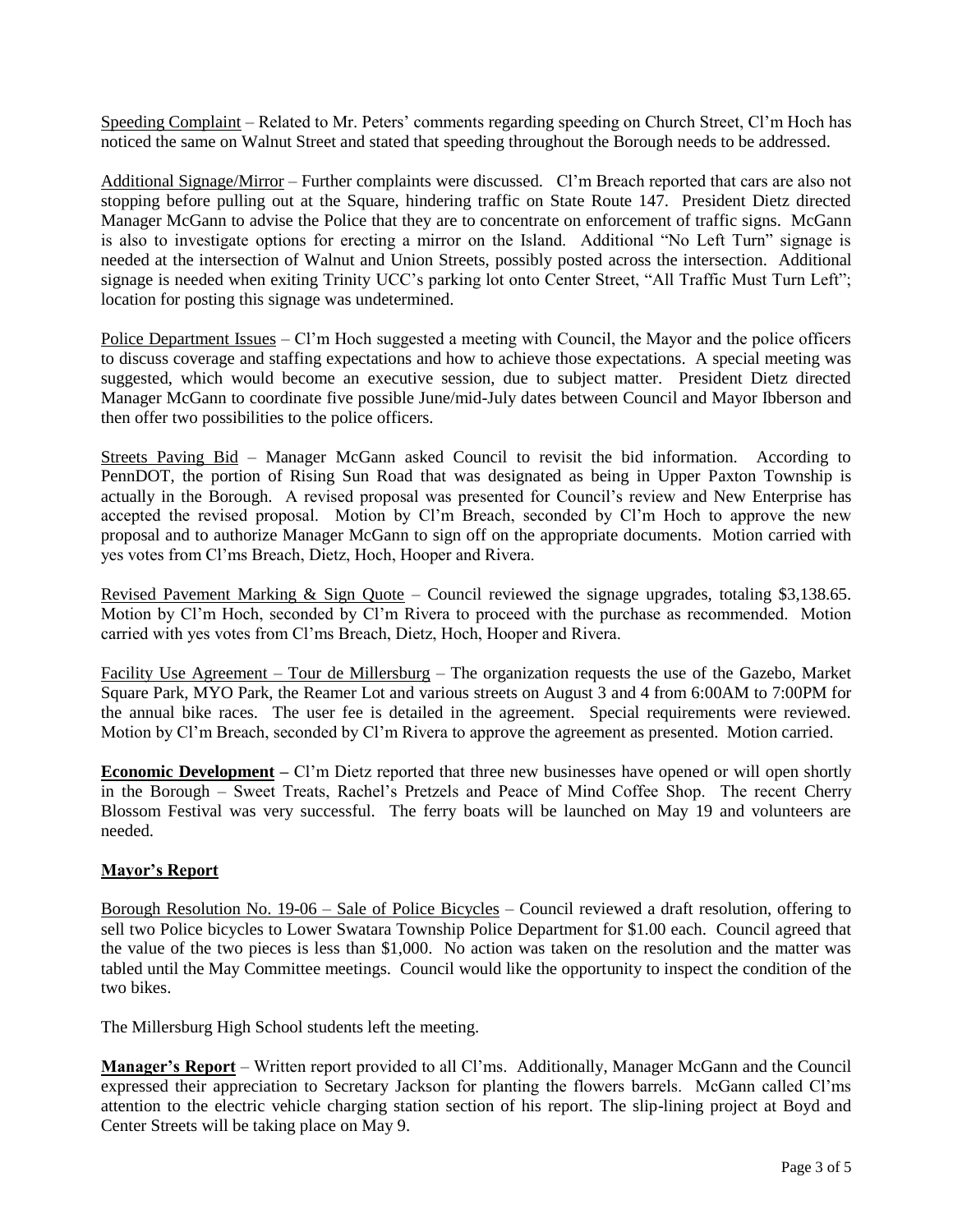# **Unfinished Business**

Borough Resolution No. 19-05 - Fees for Handicapped Parking – Motion by Cl'm Hoch, seconded by Cl'm Rivera to approve Borough Resolution No. 19-05. Motion carried.

Spring Clean-Up Expense – Manager McGann reported that the final invoice for Heim's Disposal ran over the approved amount of \$3,000 by \$208.56. Motion by Cl'm Hoch, seconded by Cl'm Breach to approve the additional amount payable to Heim's. Motion carried with yes votes from Cl'ms Breach, Dietz, Hoch, Hooper and Rivera.

## **New Business** – None**.**

**Communications** – All communications were made available to Cl'ms. Council discussed the email from Kathy Mumma regarding the Veterans' banners.

#### **Organization Reports**

Upper Dauphin COG – Cl'm Dietz reported the April meeting was held at Lykens Borough. There was no quorum. Two PA State Policemen were guest speakers. A request was made to the guests that PSP provide individual Boroughs' statistical reports.

Millersburg Planning Commission - Manager McGann reported that there was no meeting due to lack of business.

Millersburg Area Pool Association – Manager McGann reported that he put the membership application on the Borough website. Cl'm Hooper reported that there will be a potpie fundraiser to benefit the Pool at Grace United Methodist Church on May 18.

Millersburg Fire Company – March meeting minutes were provided as well as a copy of the 2018 audit letter. President Dietz reminded Council of the Fire Company Annual Banquet on May 11.

Millersburg Area Authority – April meeting minutes provided to all Council members. President Dietz directed Manager McGann to check on the status of the Shared Services Agreement.

Dauphin County Tax Collection Committee – Secretary Jackson reported that the Committee will meet next week.

Millersburg Ferry Boat Association – No report.

Dauphin Lebanon County Borough Association – President Dietz reported that the April meeting featured a legal staff update from PSAB's Ed Troxell and a presentation from Keldeen Stambaugh on partnering with local volunteer organizations. The next meeting will be on July 22.

Zoning Hearing Board – Manager McGann reported that there have been no hearings.

Upper Dauphin Industrial Development Authority – Secretary Jackson reported that John Faust has agreed to replace Kenneth Beach on the Board.

Millersburg Civil Service Commission – No report.

Millersburg Borough Safety Committee – Manager McGann reported that the Committee will be meeting for a Labor & Industry webinar on heat related illness and summertime safety issues.